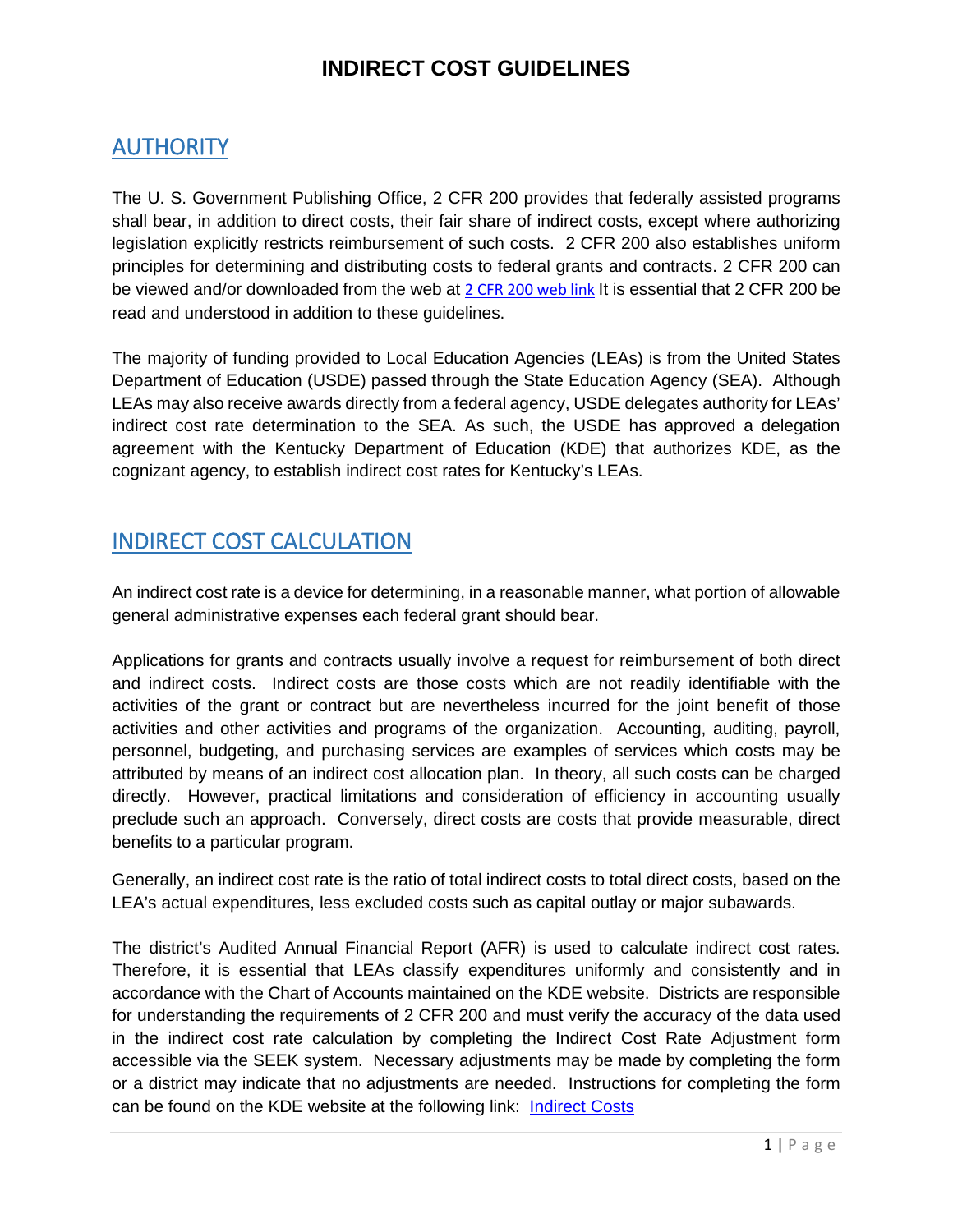Expenditures for the second preceding fiscal year are used when calculating the indirect cost rates for a given fiscal year. For example, expenditures for 2016-17 are used to calculate the indirect cost rates for the 2018-19 fiscal year.

The Non-Restricted and Restricted Indirect Cost Rate Calculations for each district can be found on the KDE website at the following link: [IndirectCosts](https://education.ky.gov/districts/FinRept/Pages/Fund%20Balances,%20Revenues%20and%20Expenditures,%20Chart%20of%20Accounts,%20Indirect%20Cost%20Rates%20and%20Key%20Financial%20Indicators.aspx)

Kentucky utilizes the Predetermined Indirect Cost Rate methodology whereby indirect costs are reduced by 10% to account for reasonable fluctuations in costs from year to year. KDE submits the proposed methodology to be used for LEA indirect cost rate determination to the USDE once every five years.

Generally, records and documentation supporting the indirect cost allocation plan must be retained for a period of three years after the last day of the fiscal year to which the proposal applies or until audited, whichever occurs sooner. If audit exceptions have been noted, records must be retained until those exceptions have been resolved.

#### APPROVAL OF RATES

Each local board of education is encouraged to approve the indirect cost rates however it is not a requirement. The indirect cost rates must be approved by the Kentucky Board of Education (KBE) prior to July 1 in order for districts to claim indirect costs for the period, however approval of the rates does not commit the local board to make indirect cost claims against grants.

#### APPLICATION OF RATES

Once the rates have been calculated and approved by KBE the local board the LEA may elect to:

- 1. Apply the applicable rate, or a lesser rate, to all grants,
- 2. Apply the applicable rate, or a lesser rate, to only specific eligible grants, or
- 3. Not apply the rate to any grants.

The rate may be applied at the maximum rate or less than the maximum rate. If the rate applied is less than the maximum rate, the LEA may not average the indirect cost charges to projects; that is, if the approved rate was six percent, charge one project at three percent and another project at nine percent for an average of six percent.

The rate is applied to the actual expenditures incurred in the period equal to: total direct costs of the project less excluded costs which may include equipment purchases, alterations and renovations, on-behalf payments, and pass-through funds. In the food service program, the rate is applied to actual salaries and benefits (not including on-behalf payments) for the period.

The restricted rate applies to grants that are made under federal programs with the "supplement but not supplant" restriction. This means that funds are to be used for support in addition to state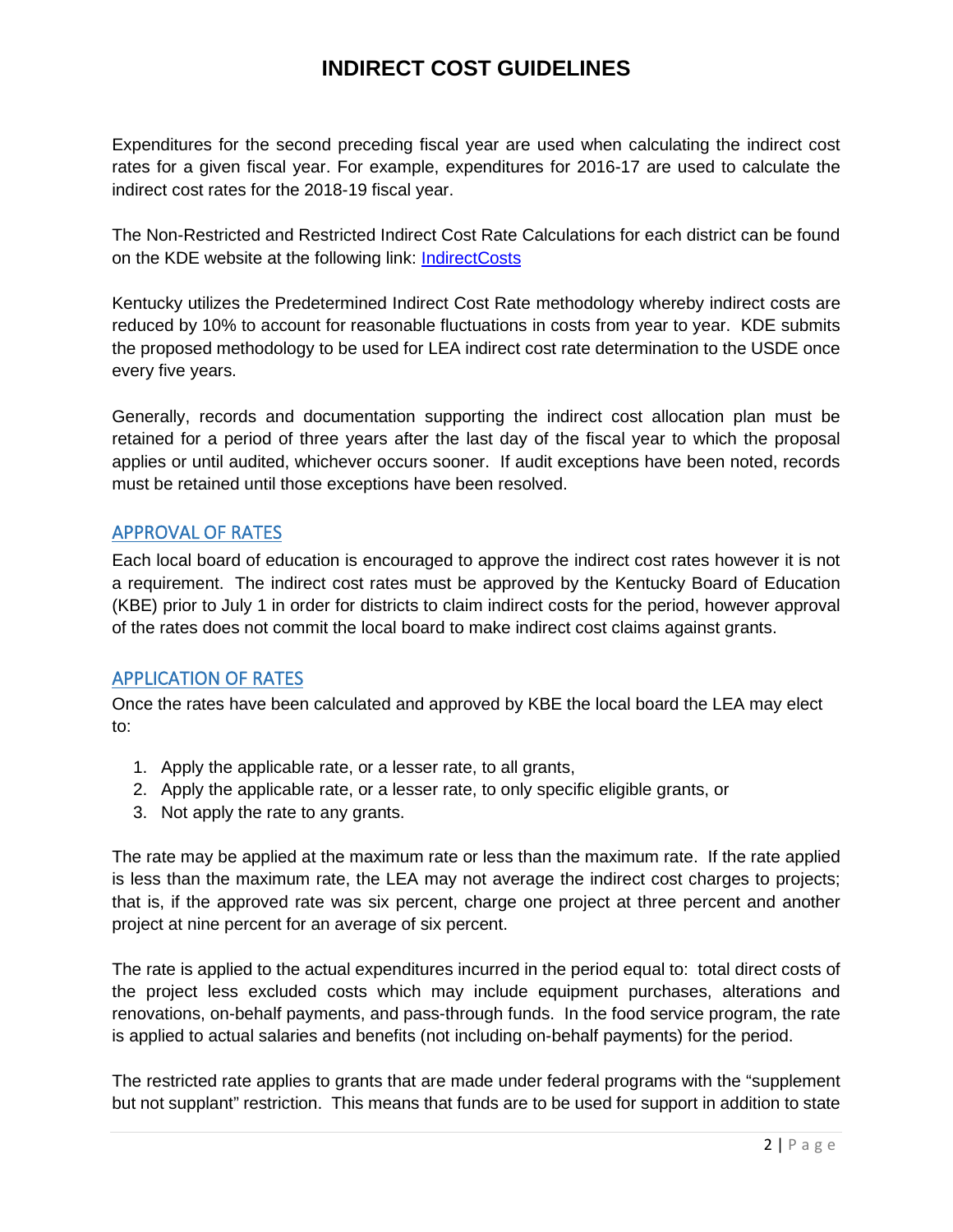and local funding. Such funding is intended to supplement, but in no way replace, state and local funds. The non-restricted rate applies to grants that are not subject to the "supplement but not supplant" restriction, such as food service. The difference in the two rates is that Plant Operations and Maintenance (function 2600) is included in indirect costs for the calculation of the nonrestricted rate but is excluded from indirect costs for calculation of the restricted rate. See Attachments A and B for illustrations of the indirect cost rate calculations.

Approved indirect cost rates are necessary in order to compute the indirect cost amounts that may be recovered from a federal program. Indirect cost charges may be made only to a project's direct actual expenditures as they occur by applying the approved indirect cost rate for that particular fiscal year. A project's encumbrances at the end of a fiscal year are not yet eligible for indirect cost charges and also are not subject to that fiscal year's indirect cost rate, but are eligible for indirect cost charges in the fiscal year in which they are paid by applying that "payment" year's indirect cost rate.

Since the indirect cost rates are calculated based on fiscal year data, the rates should be applied on the same basis which is July 1 through June 30. The rate used is determined by the year in which the funds are expended, which is not necessarily the same as the year the funds are appropriated, received, or encumbered. If more than one year is involved in a project, the indirect cost rate used to recover indirect costs should change as the fiscal year changes. For example:

> \$50,000 grant award received May 2018 \$10,000 of allowable direct costs is expended in December 2017 \$30,000 of allowable direct costs is expended in October 2018

Apply the 2017-18 rate to \$10,000 Apply the 2018-19 rate to \$30,000

There are certain limitations on recovery of indirect costs:

- 1. Federal law may limit the amount of indirect costs which may be recovered. For example, the maximum indirect cost allowable by law for a particular program may be less than the amount allowable under 2 CFR 200. Some grants may prohibit any recovery of indirect costs.
- 2. Recovery of indirect costs is subject to availability of funds. If a combination of direct and indirect costs exceeds funds available, then the LEA will not be able to recover the total cost of the project or programs.
- 3. Indirect costs may be recovered only to the extent that direct costs were incurred. The indirect cost rate is applied to **actual** direct expenditures, not to the total grant award, in order to determine the amount for indirect costs.

Expenditures that are identified as indirect costs cannot also be included as direct costs. Examples include postage, rent, local telephone service, utilities, or audit costs. If these costs are charged directly to a federal program, they cannot be included in the entity's indirect cost pool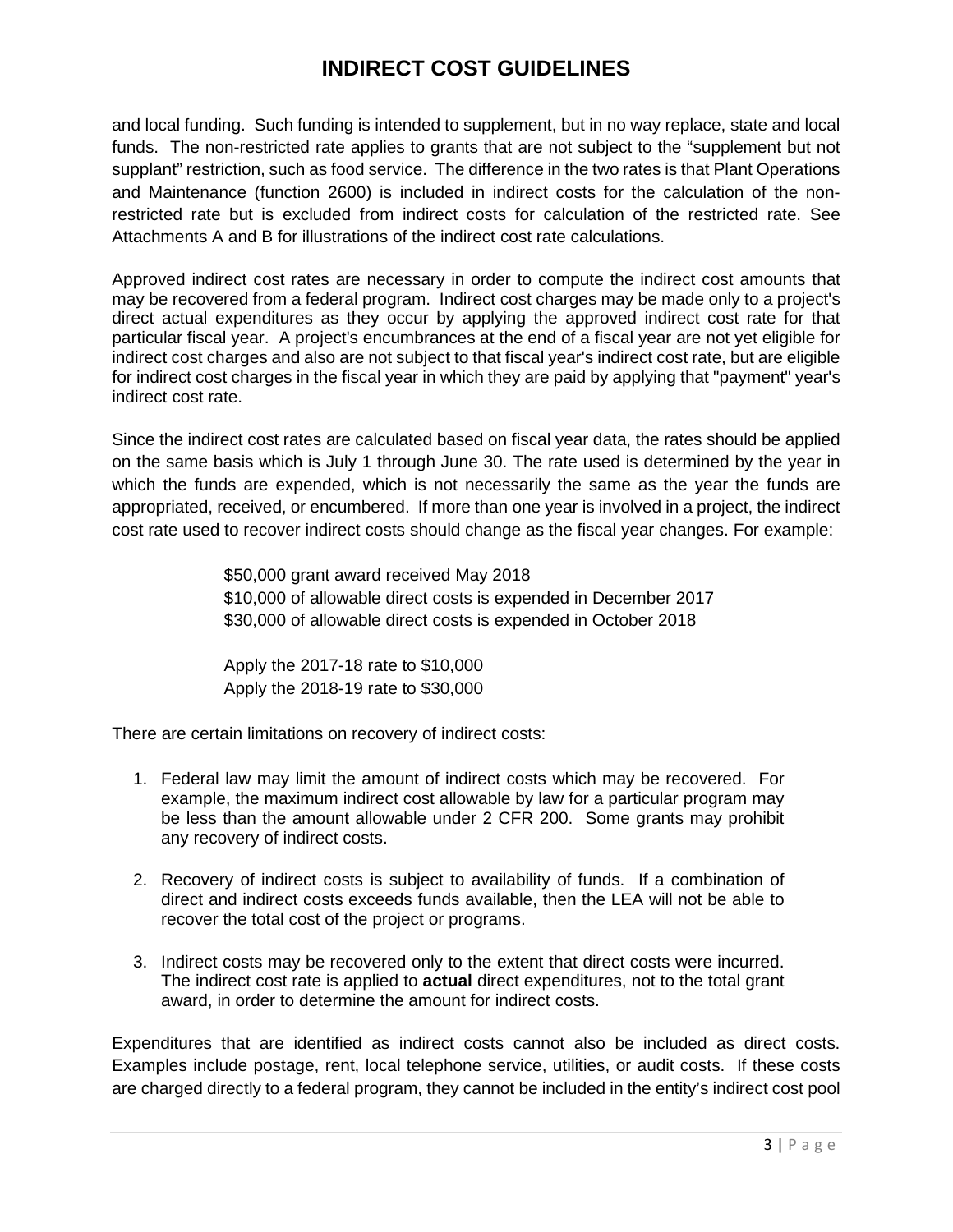for rate setting purposes. Similar types of expenditures must be consistently accorded the same accounting classification.

A cost may not be allocated to a federal program as an indirect cost if any other cost incurred for the same purpose, in like circumstances, has been assigned to a federal program as a direct cost. For example, if expenditures for custodial services are treated as a direct cost for food service, then it must be treated as direct cost for all other federal programs and cannot be included in the indirect cost pool.

#### **The indirect cost rate may not be applied to excluded costs which include expenditures for capital outlay, capitalized equipment, and on-behalf payments.**

Indirect costs may not be recovered on direct costs attributable to equipment purchases that equal or exceed the entity's capitalization level (the dollar threshold on which it is determined that equipment will be inventoried) for financial statement purposes. If the total cost of the equipment does not meet the entity's capitalization level, the total cost of the equipment is considered a supply item and may be included in the direct cost base (denominator) upon which indirect costs are calculated. In addition, indirect costs may not be recovered on other capital assets (buildings, land, and improvements to buildings and land that materially increase their value or useful life).

Any unearned, i.e., excess indirect costs charged, must be rebated to the Federal funding source.

Earned indirect cost charges are recognized by making an adjusting journal entry periodically as follows:

debit 0002113-0913 or 0005113-0913 Indirect Cost Transfers Out *(special revenue or food service fund)*

debit 10-6101 Cash *(general fund)*

credit 110-5220 Indirect Cost Transfers In *(general fund)* credit 20-6101 or 51-6101 Cash *(special revenue or food service fund)*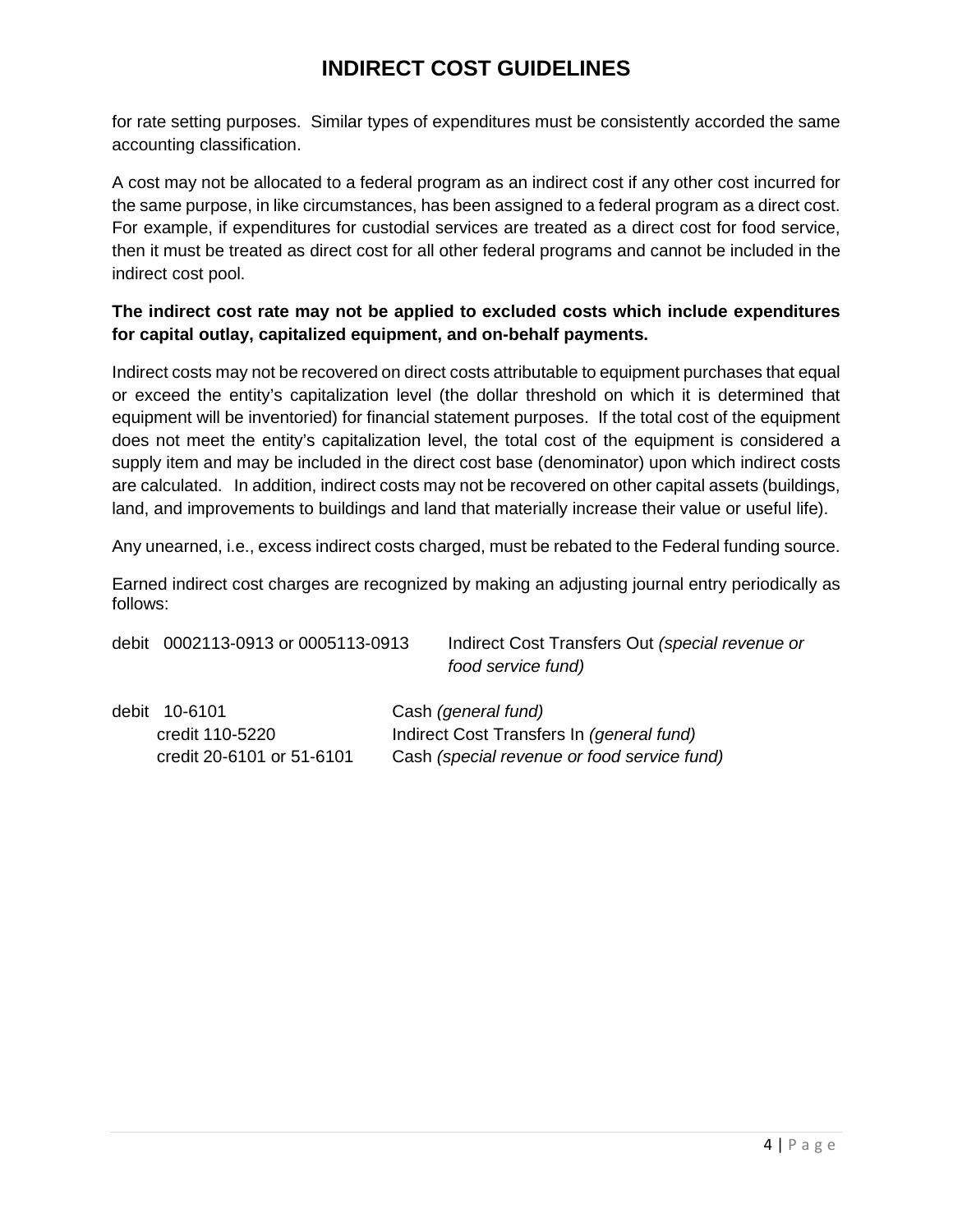#### **DEFINITIONS**

*Direct Costs* – Costs that are incurred specifically for one activity and can be identified specifically with that activity. These costs may be charged directly to grants, contracts, or to other programs.

*Excluded Costs* – Costs identified in 2 CFR 200 as those items which must be excluded from the indirect cost rate determination because they require minimal administrative support. Excluded costs include but are not limited to: pass-through funds, subawards exceeding \$25,000, on-behalf payments, capital outlay, debt service, certain transfers, and food purchases. The same costs are excluded when applying the indirect cost rate to actual expenditures.

*Indirect Costs* – Costs of a general nature which are not readily identifiable with the activities of the grant but are, nevertheless, incurred for the joint benefit of those activities and other activities or programs of the organization.

*Indirect Cost Rate* – Device for determining, in a reasonable manner, the proportion of indirect costs each program should bear. The indirect costs are included in the numerator (the indirect cost pool) and the direct costs are included in the denominator (along with unallowed costs under the Kentucky methodology). The result is expressed as a percentage (rate) of the indirect costs to direct costs (and unallowed costs).

*Local Education Agency (LEA)* – A public board of education or other public authority legally constituted within a state for either administrative control or direction, of public elementary or secondary schools in a city, county, township, school district, or other political subdivision of a state.

*State Education Agency (SEA)* – The state board of education or other agency or office primarily responsible for the supervision of public elementary and secondary schools in a state.

*Subaward* – An award made by a recipient to an eligible subrecipient. The term includes financial assistance provided by any legal agreement (including contracts) but does not include the procurement of goods and services.

*Unallowed Costs* – Costs identified in 2 CFR 200 as those items for which federal funds shall not be expended. These are costs directly attributable to governance. For rate computation purposes, disallowed costs are combined with direct costs to arrive at the denominator. Unallowed costs include but are not limited to: bad debts, fines and penalties, and contingencies.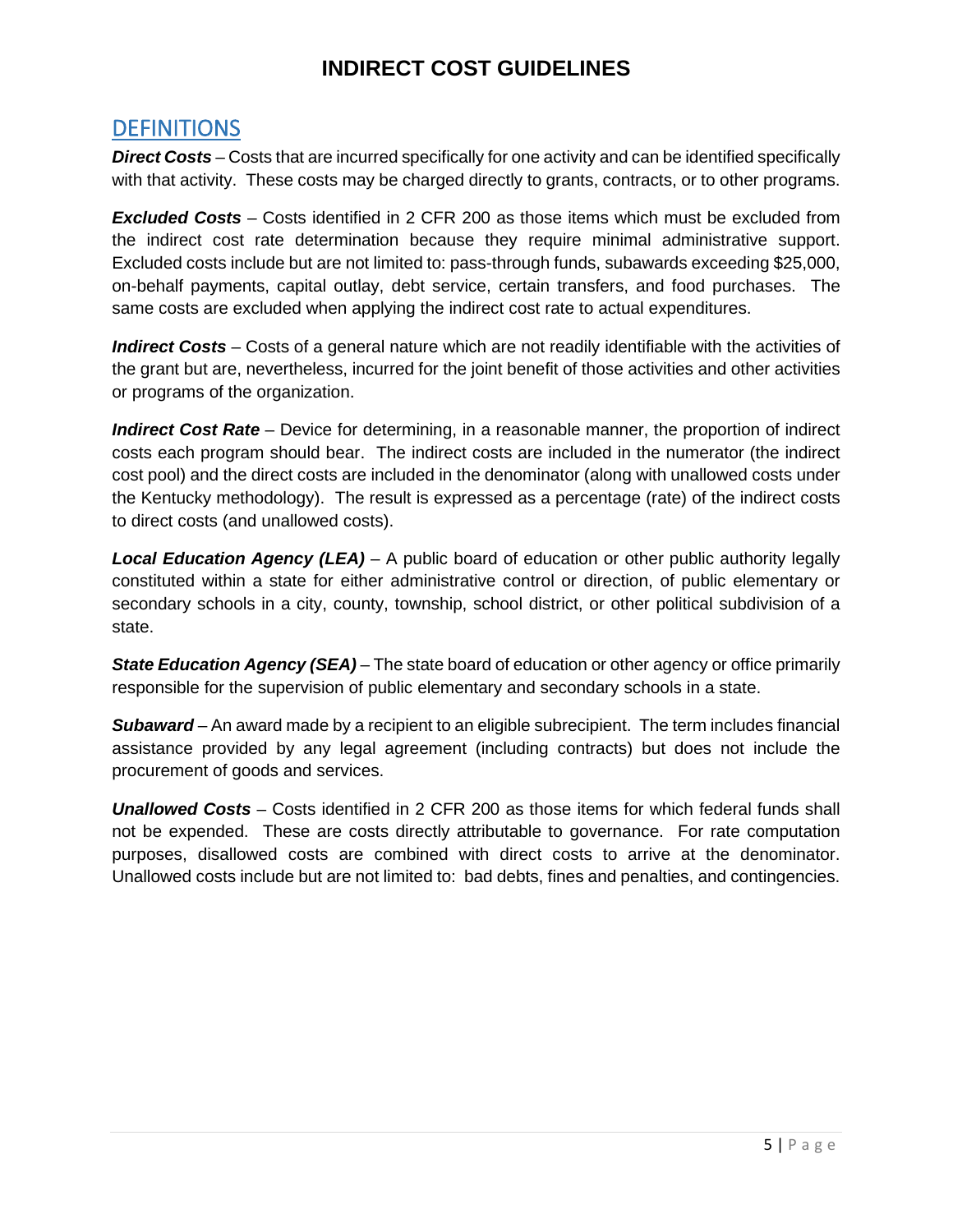### ATTACHMENT A

# **Indirect Cost Calculation Non Restricted Rate**

Total Expenditures of \$25,115,838

*(Funds 1, 2 and 51 Functions 1XXX-5XXX, Objects 01XX-0998, EXCEPT Fund 1, Function 3100*



\$17,290,299

= 9.69%





**(**\$1,862,348

**X 90%)**

**/**

*"Excluded": (Funds 1, 2 and 51, Function 5XXX; Funds 1 and 2, Function 4XXX; Funds 1, 2 and 51, object 0700; Funds 1 and 51, object 0280; project 16MX; Fund 51, objects 4500 and 4950)*

\$5,963,191